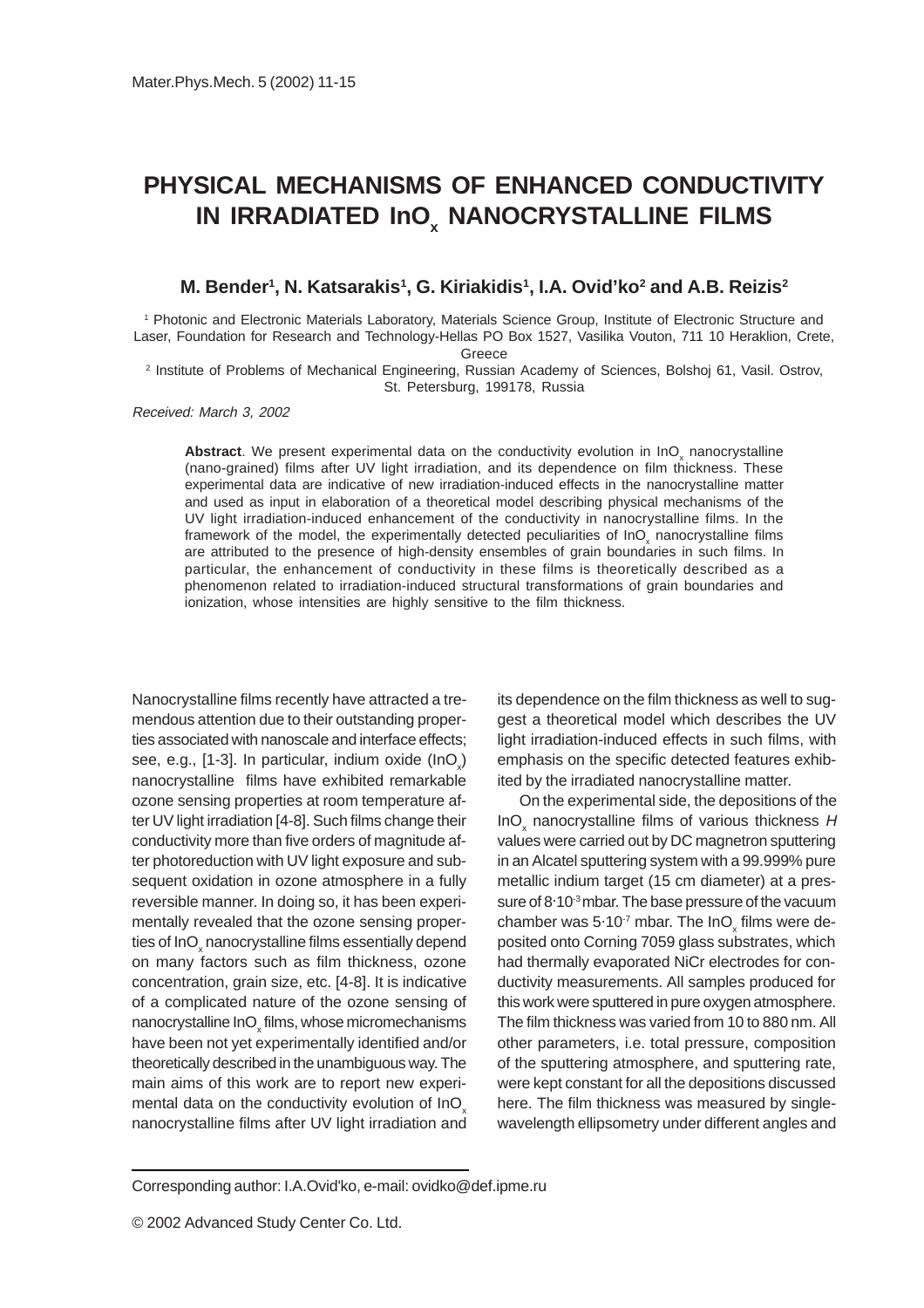

 $H, nm$ 

Fig. 1. Experimentally measured values of  $\sigma_{max}$  (full boxes),  $\sigma_{min}$  (open boxes) and  $R = \sigma_{max}/\sigma_{min}$  (full circles) in InO<sub>x</sub> nanocrystalline films with various values of the thickness H. Theoretical dependences of  $\sigma_{\text{max}}$ ,  $\sigma_{\text{min}}$  and R on the film thickness H are shown as curves 1, 2 and 3, respectively.

for the thicker films it was additionally estimated using a Talystep profilometer. The crystal structure of the films was determined by X-ray diffraction (XRD) using Cu Kα X-rays. All films but the thinnest ones with 10 nm and 17 nm thickness were found to be nanocrystalline with random orientation. The electrical characterization was performed in a specially designed reactor. For photoreduction the samples were directly irradiated in vacuum by the UV light of a mercury pencil lamp for 20 minutes in order to achieve a steady state. Consequently the UV lamp was switched off and the sample was kept in vacuum for two hours. An electric field of approximately 1 V/ cm was applied to the samples and the electrical current was measured with an electrometer. In this work, all conductivity measurements were carried out at room temperature. The photoreduction treatment results in an increase of the conductivity of the InO<sub>x</sub> films from a minimal value of 0.0001 Ohm $1$  cm $1$  in its as grown insulating stage to the level of 0.5 to 200 Ohm<sup>-1</sup>·cm<sup>-1</sup> depending on film thickness. Subsequently, films exhibited a conductivity decay in vacuum dropping to the corresponding levels of 0.03 to 130 Ohm $1$ <sup>-1</sup>cm<sup>-1</sup> after two hours. This behavior was completely reversible through many cycles. In the following discussion, maximum conductivity denotes the conductivity in the conducting state of the sample after the irradiation procedure, while minimum conductivity denotes the conductivity after decay in vacuum for two hours.

The experimentally measured dependences of conductivities,  $\sigma_{max}$  and  $\sigma_{min}$ , and ratio  $R = \sigma_{max}/\sigma_{min}$ on the films thickness  $H$  are presented in Fig. 1.  $\sigma_{\text{max}}$  is tentatively constant for H ranging from 10 to 100 nm and decreases with rising  $H$ , for  $H > 100$ nm. The same character is inherent to  $\sigma_{min}(H)$  which, however, decreases more abruptly in the range of H from 100 to 900 nm. As a result, R remains almost constant ( $\sim$  1.5) for H ranging from 10 to 100 nm while it was found to rapidly increase with rising H, for  $H > 100$  nm.

Now let us turn to a theoretical analysis of evolution of the conductivity in UV irradiated InO nanocrystalline film, taking into account the experimental data reported (Fig. 1). It should be noted that, as with nanocrystalline InO $_\mathrm{\mathrm{x}}$  films [4-8], amorphous InO $_{\sf x}$  changes its conductivity more than five orders of magnitude after UV light irradiation and subsequent oxidation in ozone atmosphere in a fully reversible manner [9]. In these circumstances, the phenomenon discussed can be naturally attributed to the specific structural peculiarities inherent to both amorphous and nanocrystalline solids. We believe these structural peculiarities to be a low atomic density (compared to that of the bulk crystalline phase) and disorder which characterize both the grain boundary phase in nanocrystalline solids fabricated at highly non-equilibrium conditions and the amorphous phase. (Sometimes, grain boundaries in nanoand polycrystalline materials have the amorphous structure (see experimental data [10-13] and mod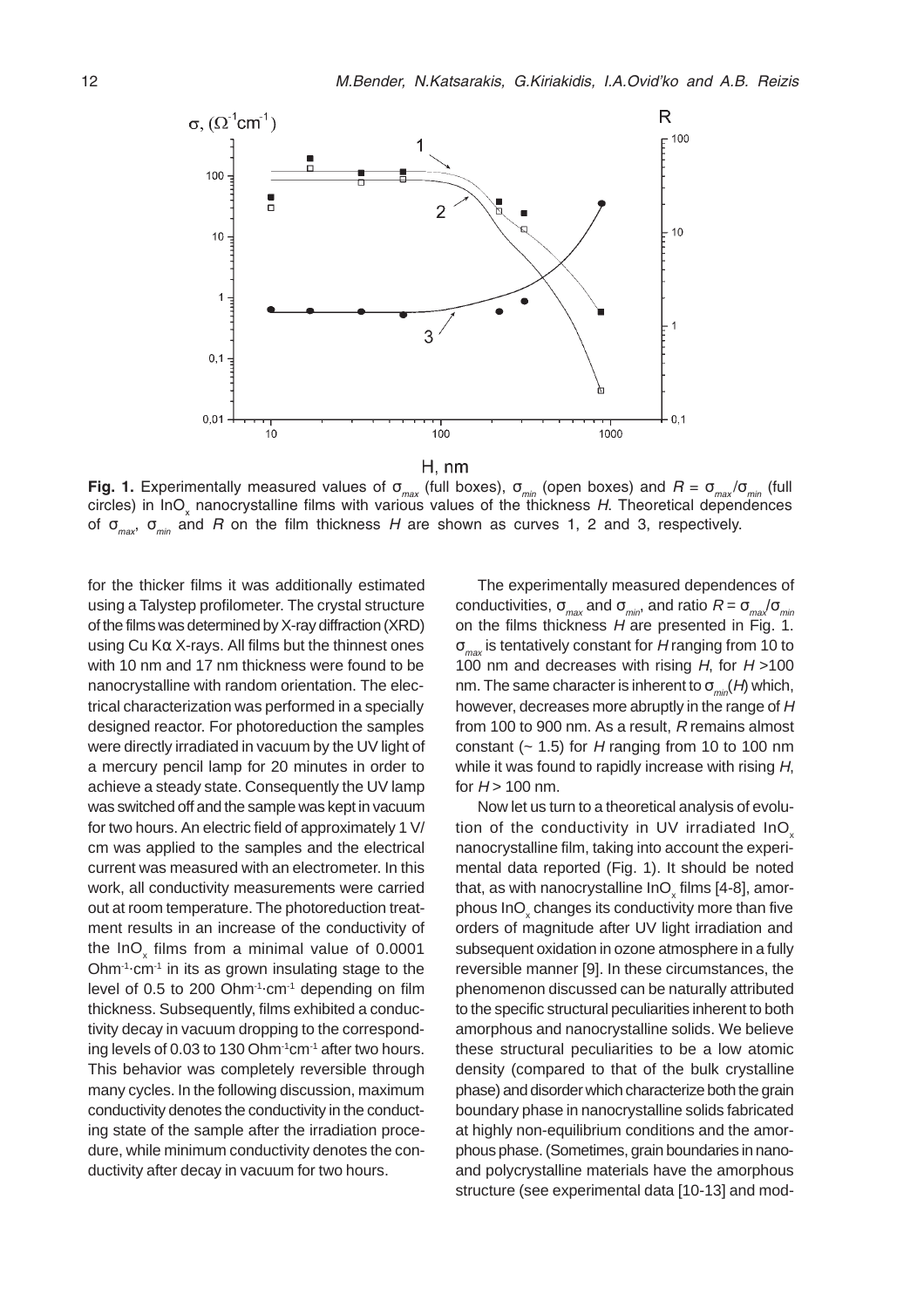els [14-17]), in which case the behavior of such amorphous grain boundaries is, in fact, identical to that of the "true" amorphous phase.) Below we will suggest a theoretical explanation of the experimental data presented in Fig. 1, based on the idea on the specific role of grain boundaries in irradiated nanocrystalline films. In doing so, we assume that the UV along with laser and other irradiation sources are responsible for the following two basic effects in nanocrystalline films:

- (i) Ionization. High energy (UV) photons excite electrons in the valence band and transfer them into conductivity band, in which case the density  $n_z$ of carriers of electric current increases. The characteristic energy of such ionization ( $E$ ) is in the order of 5 eV [18].
- (ii) Structural transformations of grain boundaries. High energy (UV) photons induce the re-arrangements of atoms in the grain boundary phase, including transfer of atoms from grain boundaries (where vacancies are formed) to grain interiors. Since the atomic density of grain boundaries is lower than that of the bulk phase, atoms at grain boundaries can be re-arranged more easily than in the bulk phase. In this situation, the characteristic energy  $E_{t}$  of the process (ii) obeys the following inequality:  $E_{i} < E_{t} < E_{\rho}$ . Here  $E_{\rho}$  (~ 50 eV [18]) is the energy characteristic for the formation of interstitial atom/vacancy pairs in nanograin interiors. (This formation is assumed to be negligible in nanocrystalline films under UV light exposion, because of comparatively high value of its characteristic energy  $E_{_{\rho}}$ .).

Process (i) gives rise to an abrupt increase of the density  $n_{e}$  of electrons that carry the electric current. However, excited electrons fastly move in the solid and are fastly trapped by ionized atoms, in which case the UV-irradiation-induced ionization effects disappear during a rather short relaxation time interval  $t_i$  after exposure.

On the other hand, grain boundaries are characterized by a low atomic density compared to the bulk or, in other terms, by the excess free volume [19,20]. In addition, atoms in the grain boundary phase are arranged more disorderedly than those in the bulk crystalline phase. In these circumstances, the characteristic energy  $E_t$  of UV-irradiation-induced re-arrangements of atoms at grain boundaries ranges rather widely with many re-arrangement acts (elemental structural transformations) having a characteristic energy  $E_{_t}$ essentially lower than the characteristic energy  $E_{_{\rho}}( \sim$  50 eV) of irradiation-induced formation of interstitial atom-vacancy pairs in the bulk phase. As a corollary, the process (ii) accompanied by ionization is capable of essentially contributing to the conductivity enhancement in InO<sub>x</sub> nanocrystalline films under UV irradiation.

In general, grain boundaries in semiconductors trap an excess number of majority carriers – either electrons or holes depending on whether the semiconductor is doped n- or p-type, respectively [19]. In doing so, grain boundaries are characterized by an excess electric charge  $Q_{ab}$  screened by a corresponding excess electric charge - $Q_{ab}$  of the so-called compensating depletion layers on either side of the grain boundary. Electric-charge inhomogeneities associated with a grain boundary decrease conductivity, because the charge trapped at the boundary controls the barrier height and hence the current flow across the boundary [19]. (The same effect can be responsible for a dramatic suppression of the critical current density in polycrystalline high-  $T_{\varepsilon}$  superconductors [21-23].) The electric-charge inhomogeneities associated with grain boundaries are characterized by some energy  $E_{el}$  and are sensitive to atomic arrangement in grain boundaries. In these circumstances, UV-irradiation-induced structural transformations leading to a release of the energy  $E_{el}$  are facilitated, while those leading to an increase of the energy  $E_{el}$  are hampered. The UV-irradiationinduced structural transformations of grain boundaries, that give rise to smoothing of electric-charge inhomogeneities and, therefore, to conductivity enhancement are facilitated, because the smoothing is accompanied by a release of  $E_{\rho}$ . This effect is of particular importance in the namely nanocrystalline materials where the volume fraction of the grain boundary phase is extremely high.

The reverse structural transformations of grain boundaries occur during some relaxation time interval  $t_{\vec{t}}$ . This interval is much larger than  $t_{\vec{r}}$  the relaxation time interval for ionization induced by UV irradiation. In these circumstances, the experimentally detected [4-8] abrupt decrease of conductivity following the photoreduction and oxidation process in the ozone atmosphere can be naturally attributed to ozone diffusion along grain boundaries. Such grain boundary diffusion processes both facilitate the reverse structural transformations and give rise to trapping of electrons that carry electric current (because oxygen atoms serve as trapping centers for moving electrons). As a corollary,  $t_t$  decreases in the presence of an ozone atmosphere in more pronounced manner (up to five orders of magnitude) compared with the relaxation induced room temperature decay time  $t$ , in vacuum discussed here.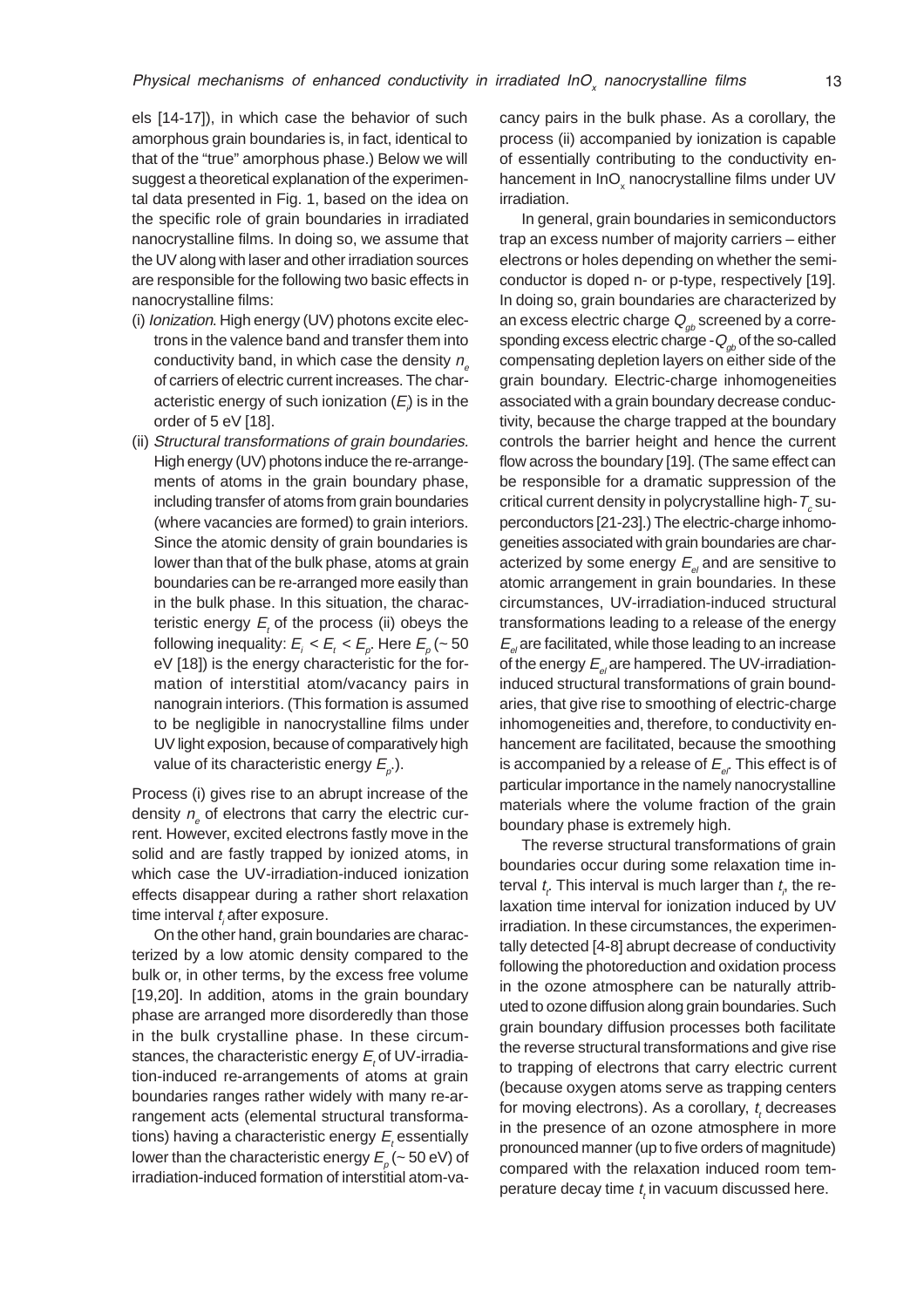Now let us discuss the dependence of conductivity parameters on the film thickness  $H$  in the case of UV irradiated InO nanocrystalline films. Experimental data ( $\sigma_{\text{max}}(H)$  and  $\sigma_{\text{min}}(H)$  dependences) presented in Fig. 1 can be qualitatively explained as follows, using the suggested representations on the UV light effects on the conductivity of nanocrystalline films. The UV photons that have enough energy to cause transformations of grain boundaries (ionization, respectively) in a nanocrystalline film are characterized by a penetration depth  $H_{t}$  ( $H_{i}$ , respectively). If  $H_t$ ,  $H_t < H$ , intensities of UV irradiationinduced structural transformations of grain boundaries and ionization decrease dramatically with rising the film thickness  $H$ . In the first approximation we assume that the H-dependence of the intensity induced by transformations and ionization can be described respectively by the factors  $\mathsf{exp}(\text{-}\textit{H/\textit{H}}_{t})$  and exp(-H/H<sub>i</sub>) (where  $H_t < H_t$ , because  $E_t > E_t$ ) In this situation, the conductivity of as-irradiated InO<sub>x</sub> nanocrystalline film can be approximately written as:

$$
\sigma_{\max} \approx \sigma_t \exp\left[-\frac{H}{H_t}\right] + \sigma_j \exp\left[-\frac{H}{H_j}\right].
$$
 (1)

Here  $\sigma_{_t}$ denotes the conductivity enhanced by structural transformations of grain boundaries, and  $\sigma_i$ the conductivity enhanced by ionization processes near the film free surface.

Following our previous qualitative analysis, after decay in vacuum for time interval  $t = 120$  min, ionization effects disappear, while the effects associated with structural transformations of grain boundaries do not. That is,  $\sigma_i$ abruptly decreases during a short relaxation time interval and does not contribute to  $\sigma_{\min}$ . In these circumstances, the conductivity characteristics,  $\sigma_{\text{min}}$  and R, are approximately given by the following formulae:

$$
\sigma_{\min} \approx \sigma_t \exp\left[-\frac{H}{H_t}\right],\tag{2}
$$

$$
R \approx 1 + \frac{\sigma_i}{\sigma_t} \exp\left[H\left(\frac{1}{H_t} - \frac{1}{H_i}\right)\right].
$$
 (3)

Formulae (1)-(3), for  $H_t$  = 110 nm,  $H_i$  = 210 nm and  $\sigma_{\scriptscriptstyle{f}}/\sigma_{\scriptscriptstyle{f}}\approx$  0.4, describe in a semi-quantitative manner the experimentally detected tendencies of the dependences  $\sigma_{max}(H)$ ,  $\sigma_{min}(H)$  and  $R(H)$ ; see theoretical dependences (curves 1, 2 and 3) in Fig. 1.

To summarize, in this work we have reported new experimental data on the effects of film thickness H on room temperature conductivity in InO<sub>y</sub>

nanocrystalline films after UV light irradiation and its evolution in time. The experimentally measured H-dependences of conductivity  $\sigma_{\text{max}}$  and  $\sigma_{\text{min}}$  in asirradiated films and after decay for 120 min time interval, respectively, and ratio  $R = \sigma_{\text{max}}/\sigma_{\text{min}}$  are indicative of the new UV-light-induced effects and relaxation processes in nanocrystalline films. To explain these data, in this work we have suggested a first approximation model which takes into account the presence of high-density ensembles of grain boundaries in nanocrystalline films and distinguishes the two following basic physical mechanisms of UVirradiation-induced enhancement of conductivity in the nanocrystalline matter: structural transformations of grain boundaries (which slowly relax) and ionization (which fastly relaxes). A detailed quantitative theoretical analysis and report on a detailed experimental research of these mechanisms responsible for the outstanding ozone sensing properties of InO<sub>x</sub> nanocrystalline films under UV light irradiation will be the subject of further investigations.

## **ACKNOWLEDGEMENTS**

This work was supported, in part, (for G.K., I.A.O. and A.B.R.) by NATO (grant PST.CLG.977712), (for I.A.O.) by the Office of US Naval Research (grant N00014-01-1-1020), and (for I.A.O. and A.B.R.) by INTAS (grant 99-01216) and the Russian Fund of Basic Researches (grant 01-02-16853).

## **REFERENCES**

- [1] Nanostructured Films and Coatings, NATO Science Ser., ed. by G.-M. Chow , I.A. Ovid'ko and T. Tsakalakos (Kluwer, Dordrecht, 2000).
- [2] Nanotechnology Research Directions, ed. by. M.C. Roco, R.S. Williams and P. Alivisatos (Kluwer, Dordrecht, 2000).
- [3] H. Gleiter // Acta Mater. **48** (2000) 1.
- [4] E. Gagaoudakis, M. Bender, E. Douloufakis, N. Katsarakis, E. Natsakou, V. Cimalla and G. Kiriakidis // Sens. and Act. B **80** (2001) 155.
- [5] M. Bender, N. Katsarakis, E. Gagaoudakis, E. Hourdakis, E. Douloufakis, V. Cimalla and G. Kiriakidis // J.Appl.Phys. **90** (2001) 5382.
- [6] G. Kiriakidis, M. Bender, N. Katsarakis, E. Gagaoudakis, E. Hourdakis, E. Douloufakis and V. Cimalla // phys.stat.sol. (a) **185** (2001) 27.
- [7] C. Xirouchaki, K. Moschovis, E. Chatzitheodoridis, G. Kiriakidis and P. Morgen // Appl.Phys.A **67** (1998) 295.